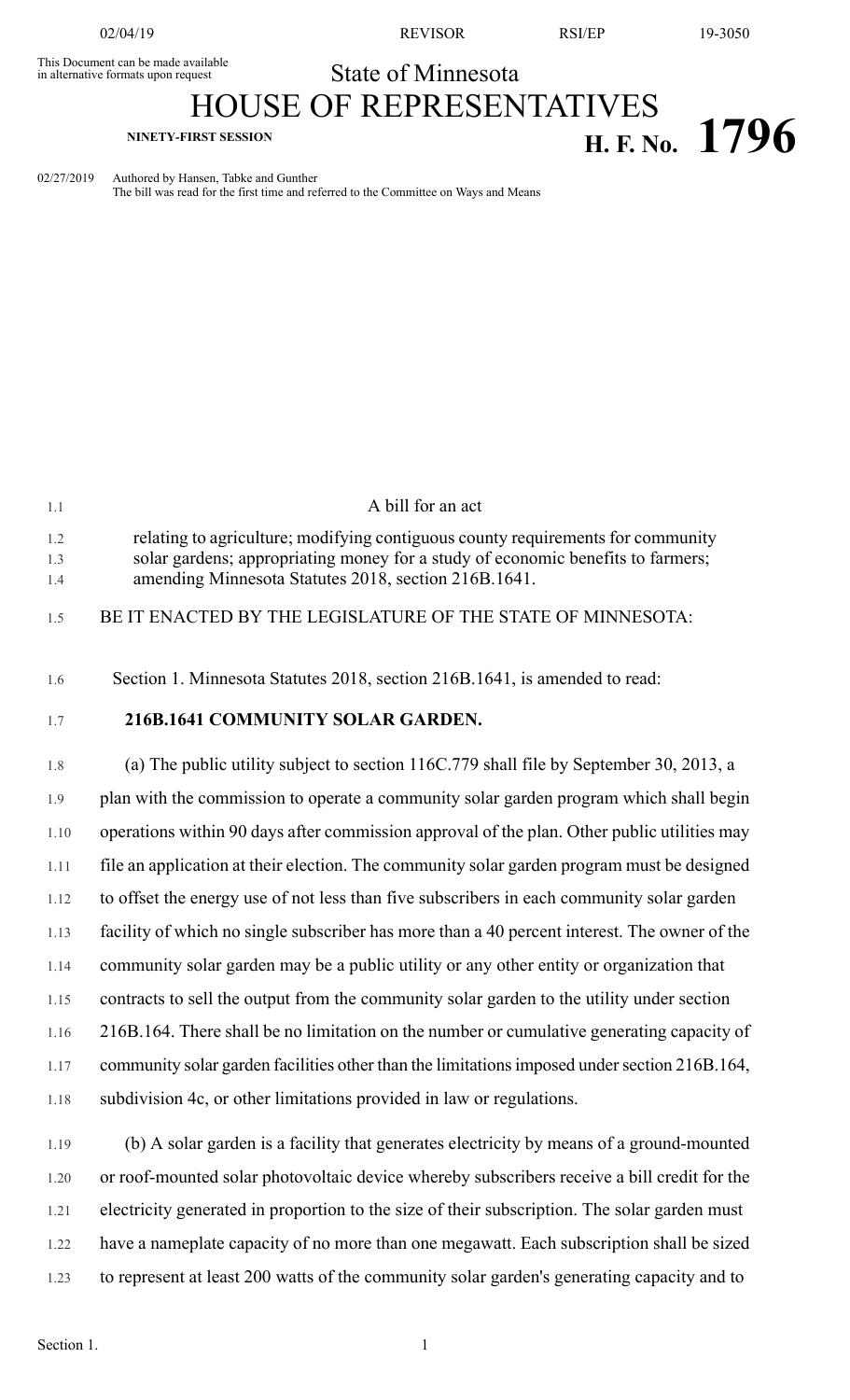2.1 supply, when combined with other distributed generation resources serving the premises,

- 2.2 no more than 120 percent of the average annual consumption of electricity by each subscriber 2.3 at the premises to which the subscription is attributed.
- 2.4 (c) The solar generation facility must be located in the service territory of the public 2.5 utility filing the plan. Subscribers must be retail customers of the public utility and unless
- 2.6 the facility has a minimum setback of 100 feet from the nearest residential property, must
- 2.7 be located in the same county or a county contiguous to where the facility is located.
- 2.8 (d) The public utility must purchase from the community solar garden all energy generated 2.9 by the solar garden. The purchase shall be at the rate calculated under section 216B.164, 2.10 subdivision 10, or, until that rate for the public utility has been approved by the commission, 2.11 the applicable retail rate. A solar garden is eligible for any incentive programs offered under 2.12 either section 116C.7792 or section 216C.415. A subscriber's portion of the purchase shall 2.13 be provided by a credit on the subscriber's bill.
- 2.14 (e) The commission may approve, disapprove, or modify a community solar garden 2.15 program. Any plan approved by the commission must:
- 2.16 (1) reasonably allow for the creation, financing, and accessibility of community solar 2.17 gardens;
- 2.18 (2) establish uniform standards, fees, and processes for the interconnection of community 2.19 solar garden facilities that allow the utility to recover reasonable interconnection costs for 2.20 each community solar garden;
- 2.21 (3) not apply different requirements to utility and nonutility community solar garden 2.22 facilities;
- 2.23 (4) be consistent with the public interest;
- 2.24 (5) identify the information that must be provided to potential subscribers to ensure fair 2.25 disclosure of future costs and benefits of subscriptions;
- 2.26 (6) include a program implementation schedule;
- 2.27 (7) identify all proposed rules, fees, and charges; and
- 2.28 (8) identify the means by which the program will be promoted.
- 2.29 (f) Notwithstanding any other law, neither the manager of nor the subscribers to a
- 2.30 community solar garden facility shall be considered a utility solely as a result of their
- 2.31 participation in the community solar garden facility.